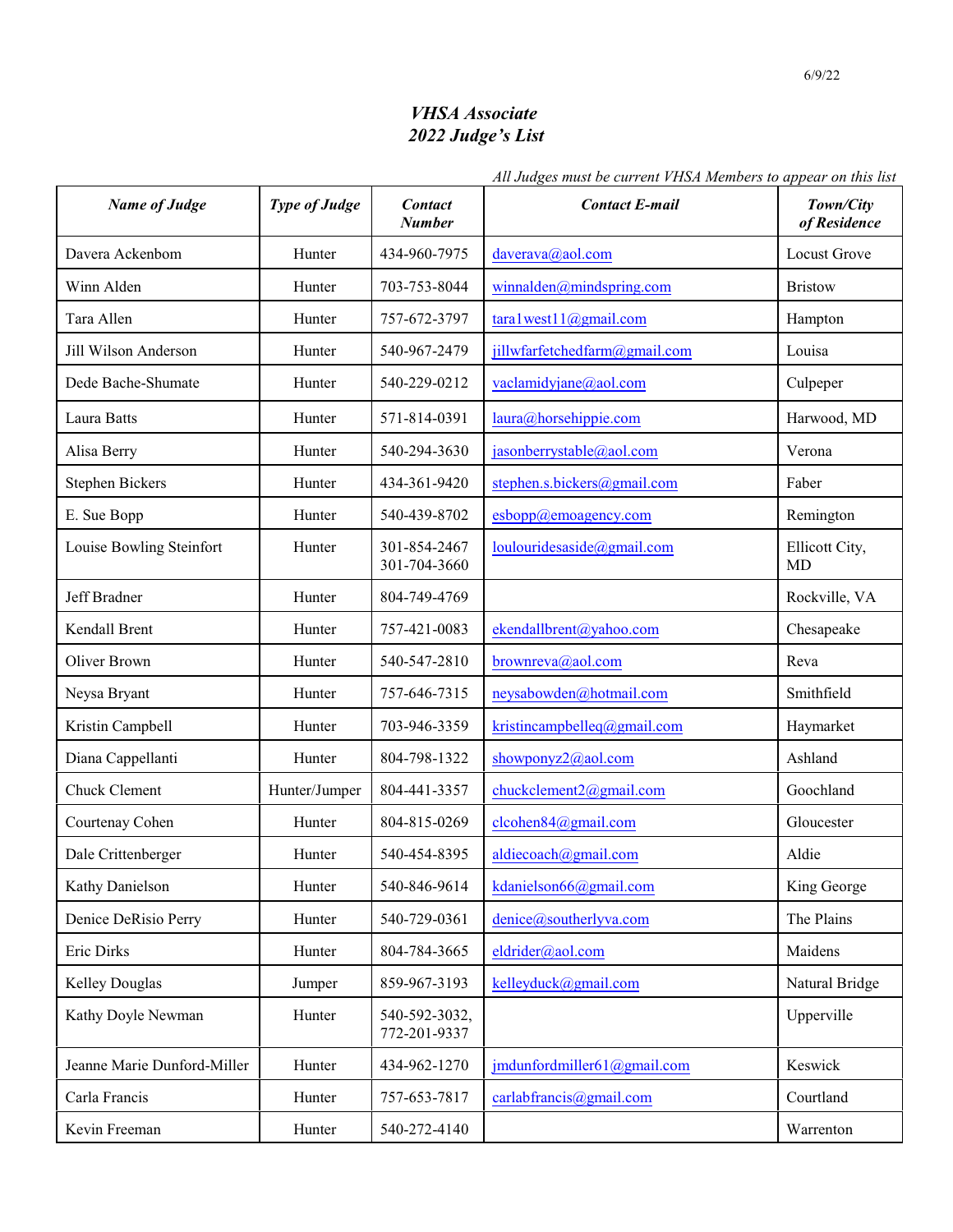| Ann Garnett-Wheeler  | Hunter        | 540-898-4440 | ann@rosemountfarm.com         | Spotsylvania    |
|----------------------|---------------|--------------|-------------------------------|-----------------|
| Kimberlea Gilbertson | Hunter        | 540-326-2734 | KimMarStables@aol.com         | Warrenton       |
| Erin Grampp          | Hunter        | 540-226-2029 | eringrampp@aol.com            | Spotsylvania    |
| Karen Greenwood      | Hunter        | 757-532-4344 | kegderby@gmail.com            | Toano           |
| Emily Guyer-Parr     | Hunter        | 540-448-3921 | ehguyer@yahoo.com             | Fishersville    |
| Jacob Harris         | Hunter        | 276-698-6183 | jakehokie12@gmail.com         | Chilhowie       |
| Michelle Hawley      | Hunter        | 757-676-8656 | michellehawley73@gmail.com    | Chesapeake      |
| Ashley Holsinger     | Hunter        | 540-383-6424 | ashley@memoryhillsstables.com | Waynesboro      |
| Yvette Hume          | Hunter        | 757-880-0216 | foxridge7@gmail.com           | Smithfield      |
| Sarah Irvine         | Hunter        | 540-570-2403 | sirvine66@gmail.com           | Staunton        |
| Alex Johnson         | Hunter        | 757-621-6539 | horses23510@aol.com           | Portsmouth      |
| Barbara Kahle        | Hunter        | 757-496-5787 | barbarakahle@verizon.net      | Virginia Beach  |
| Dana Kiser           | Hunter        | 757-359-9197 | foxtailfarm1@gmail.com        | Smithfield      |
| Jackie Lee           | Hunter        | 804-695-4552 | jackieslee16@gmail.com        | Gloucester      |
| Walter J. Lee        | Hunter        | 617-320-2746 | leebelcort@aol.com            | Keswick         |
| Keedie Leonard       | Hunter        | 540-294-5750 | colebelle@msn.com             | Spottswood      |
| Tom Lindamood        | Jumper        | 540-229-4849 | tclrva@gmail.com              | Rochelle        |
| <b>Beth Linton</b>   | Hunter        | 804-448-3346 | beth@woodpeckerfarm.com       | Woodford        |
| Jessica Lohman       | Hunter        | 804-690-1356 | pk jrs@yahoo.com              | Poolesville, MD |
| Malissa Luning       | Hunter/Jumper | 757-434-9137 | $mmn$ luning@yahoo.com        | Suffolk         |
| Cindy Lytle          | Hunter/Jumper | 240-447-3353 | lytle001@yahoo.com            | Adamstown, MD   |
| Lauren Maddox        | Hunter        | 252-357-1774 | saddlegal101@yahoo.com        | Gates, NC       |
| <b>Tracy Magness</b> | Hunter/Jumper | 301-653-5717 | lvfarm2@gmail.com             | Baltimore, MD   |
| Samantha Martynowski | Hunter        | 609-286-3073 | equesdr@yahoo.com             | Madison         |
| Michelle McCabe      | Hunter/Jumper | 757-646-7762 | michelle.mccabe6@verizon.net  | Virginia Beach  |
| Edee McGregor        | Hunter        | 804-614-6245 | cellbee@netzero.com           | Rockville       |
| Lara McPherson       | Hunter        | 703-608-9830 | lulu2mc@aol.com               | McLean          |
| Sam Meadows          | Hunter        | 757-778-7707 | sammeadowsequine@gmail.com    | Newport News    |
| Erin Mitchell Carver | Hunter        | 434-882-4635 | hrseshw@icloud.com            | Troy            |
| Glenn Moody          | Hunter        | 434-408-9553 |                               | Charlottesville |
| James Morris         | Hunter        | 419-889-2109 | Equitation.Coach@gmail.com    | Chatham         |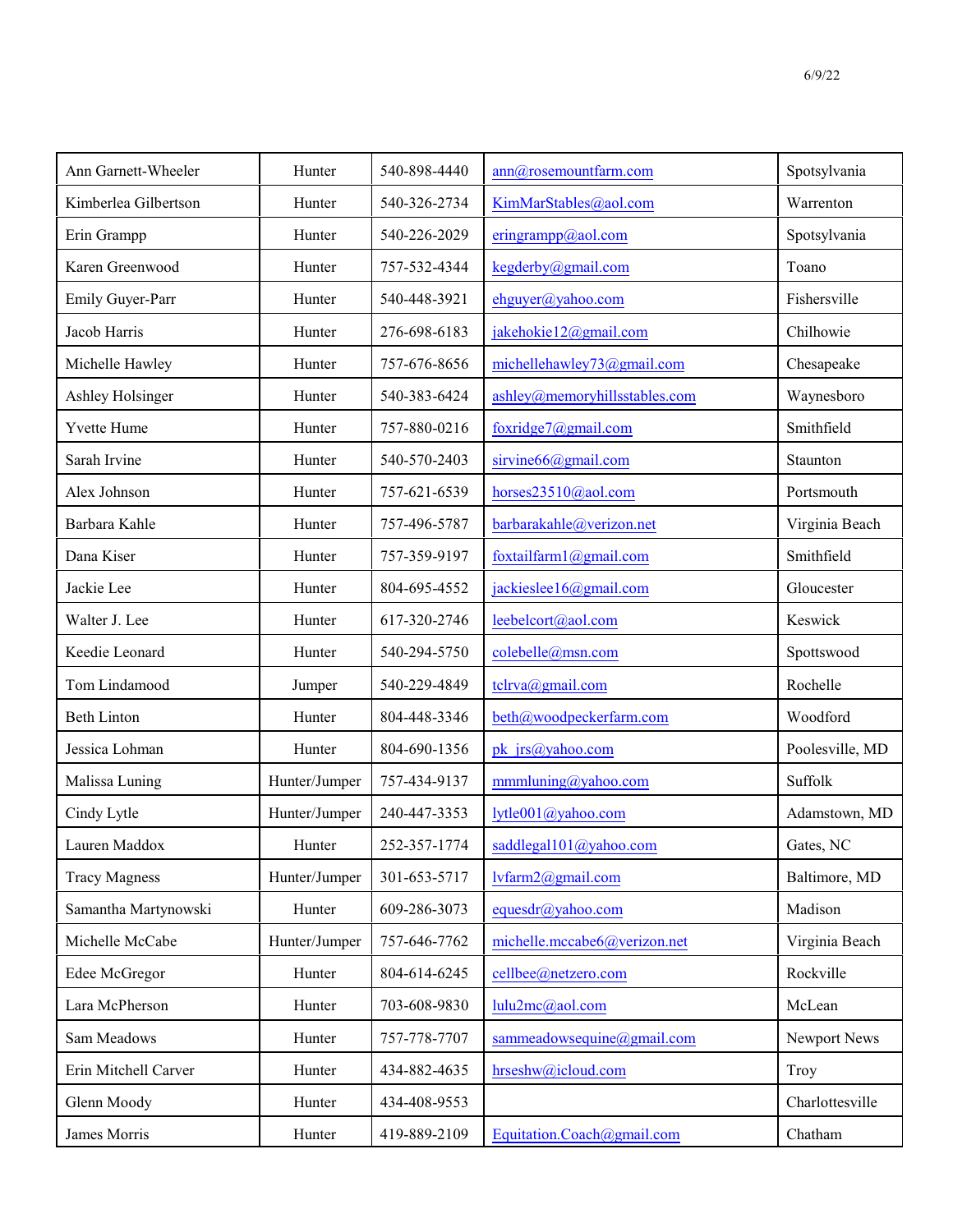| <b>Tracy Mullen</b>    | Hunter                      | 540-349-9381                 | tracytudane@comcast.net         | Jeffersonton              |
|------------------------|-----------------------------|------------------------------|---------------------------------|---------------------------|
| Jane Nordstrom         | Hunter/Jumper               | 703-966-0139                 | jn1193@aol.com                  | Fairfax                   |
| Laura Norment          | Hunter                      | 252-838-2240                 | lauraunderhillnorment@yahoo.com | New Bern, NC              |
| Mary O'Connor          | Hunter/Jumper<br>Equitation | 516-769-5142<br>540-554-8304 | innerbayllc@gmail.com           | Middleburg                |
| Joan O'Keeffe          | Hunter                      | 804-897-5480                 | jeokeeffe@verizon.net           | Midlothian                |
| Betty R. Oare          | Hunter                      | 540-347-4293                 | bettyoare@aol.com               | Warrenton                 |
| Ernest M. Oare         | Hunter                      | 540-349-0086                 | eoare@emostables.com            | Warrenton                 |
| Jenny Old-Powell       | Hunter                      | 757-880-9264                 | jenny.old.powell@gmail.com      | New Kent                  |
| Clyde Poarch           | Hunter                      | 804-720-0142                 | edgewoodone@aol.com             | Petersburg                |
| Michelle Poarch        | Hunter                      | 804-720-0866                 | edgewoodone@aol.com             | Petersburg                |
| <b>Lisanne Rankins</b> | Hunter                      | 703-628-1767                 | lisanne26@aol.com               | Heathsville               |
| <b>Byrd Rareshide</b>  | Hunter                      | 804-837-2850                 | brares hide @gmail.com          | Columbia                  |
| Skip Reese             | Hunter                      | 571-244-4791                 | davidskipreese@gmail.com        | Alexandria                |
| Linda Reynolds         | Hunter                      | 540-270-0651                 | Merryweatherfarm@gmail.com      | Warrenton                 |
| Meg Rhodes             | Hunter                      | 434-960-6873<br>540-832-3842 | megrhodes6@gmail.com            | Keswick                   |
| Danielle Russ          | Hunter                      | 804-815-4840                 | dani@brydelle.com               | Topping                   |
| Kay A. Sander          | Hunter                      | 434-248-3109                 | faithandquest2@gmail.com        | Cullen                    |
| Katie Saucier          | Hunter                      | 540-273-6978                 | sneekapeekfarm@gmail.com        | Woodford                  |
| Peg Seals              | Hunter                      | 757-846-8183                 | pegseals48@aol.com              | Carrollton                |
| Nancy Seyfried         | Hunter                      | 574-850-0319                 | nancyseyfried@yahoo.com         | Athens, GA                |
| Judy Spitzer           | Hunter                      | 540-280-2120                 | JudySpitzer@protonmail.com      | Mount Sidney              |
| Michelle Sturtz        | Hunter                      | 757-630-9170                 | $m$ sturtz@cox.net              | Virginia Beach            |
| Robin Sweely           | Jumper                      | 703-304-5248                 | rlsweely@aol.com                | Madison                   |
| Drew Taylor            | Hunter                      | 540-229-6156                 | pdrewtaylor@aol.com             | Somerset                  |
| Jennifer Traylor       | Hunter                      | 804-307-7376                 | jennifertraylor26@yahoo.com     | Chesterfield              |
| Mary Upshur            | Hunter                      | 804-241-7629                 | mupshur66@hotmail.com           | <b>Bumpass</b>            |
| Christopher Webb       | Hunter                      | 334-401-1062                 | Allswell1989@icloud.com         | Middleburg                |
| Gegi Winslett          | Hunter/Jumper               | 540-972-1342                 | g.winslett@earthlink.net        | Locust Grove              |
| Mark Wonderly          | Hunter                      | 305-335-4163                 | Mwmarky33154@att.net            | Bay Harbor<br>Islands, FL |